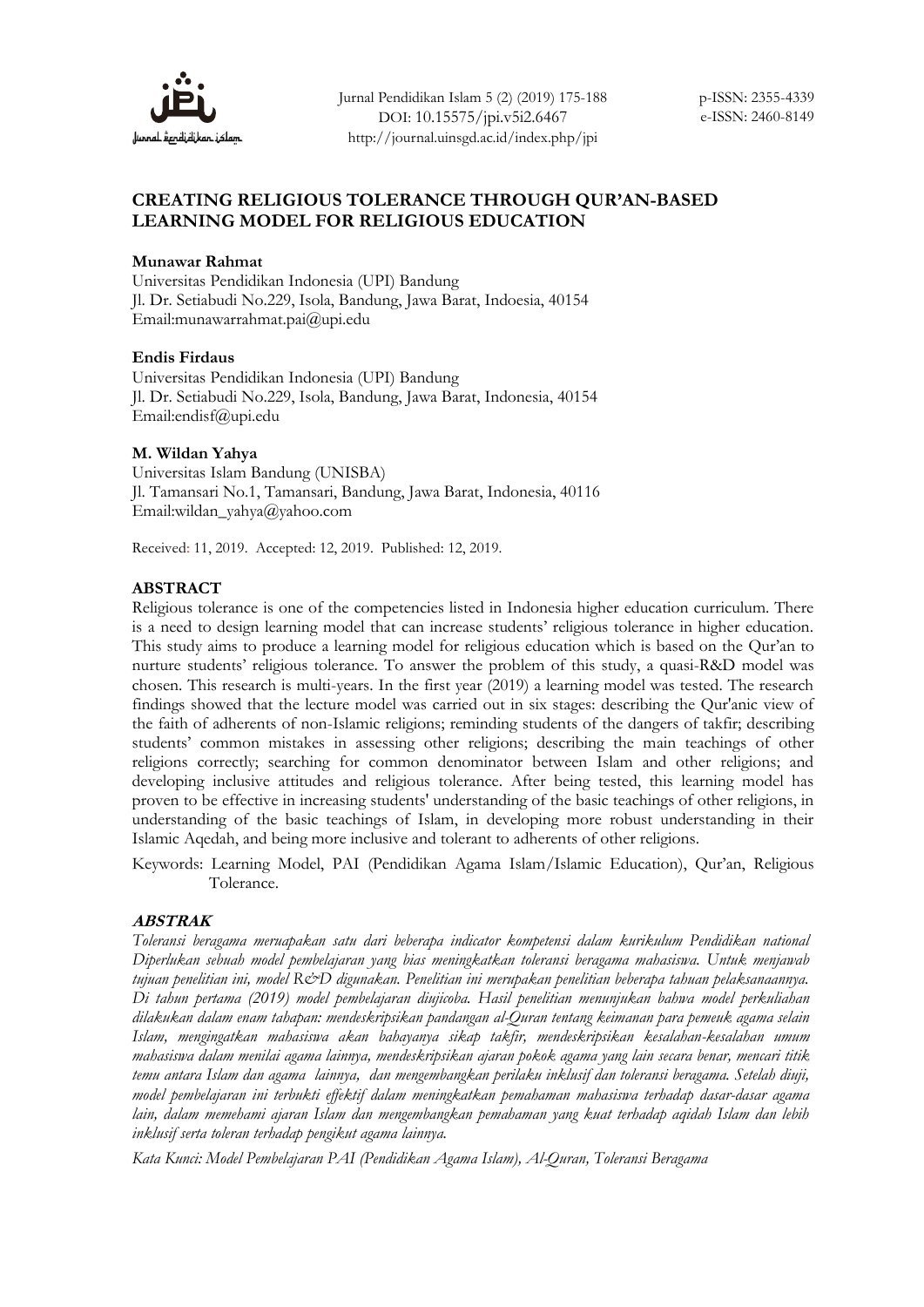### **INTRODUCTION**

In Indonesia, the society has witnessed the recent event on religious blasphemy. The protest action for the call to prayer expressed by Meliana in Tanjungbalai, North Sumatra, has put her to one year and six months sentence in prison. The judge's decision was protested by *ulama* or social-political activists. Chairman of the MUI Advisory Council, Din Syamsudin, considered Meiliana's actions to protest the call to prayer was not blasphemy. In his view, her action was conducted to protest the voice from the mosque loudspeakers and nothing to do with blaming the call to prayer as a form of religious ritual.

Responding to the sentence of Meliana, the Chairperson of Setara Institute, Hendardi, considered that the 1 year 6-month imprisonment to Meiliana was a form of heretical justice. The court was not working on the mandate of upholding justice in accordance with the spirit of the Pancasila and the 1945 Constitution of the Republic of Indonesia. It was under pressure from the Mass protest. The trial of Meiliana is a form of trial by the mob that damages the integrity of the judiciary. The legal process goes outside the corridor of the rule of law and fair trial. The blasphemy law process from the beginning was triggered by *SARA* sentiment. During the judicial process, trials were always coloured by psychological pressure on judges, prosecutors, defendants, and legal advisors in the presence of members of intolerant groups. The judge's verdict to perpetrator of seven Buddhist temples burnt by the masses were only charged with light sentences. Likewise, the case of blasphemy against former Jakarta governor, Ahok, enderwent pros and cons. Again Ahok's trial was always suppressed by a very massive mass movement.

In Indonesian context, the religious radicalism movement recently spread to the people so quickly. This phenomenon is heavily influenced by right media, which have sprung up in society and blows up cynical news on other religion. This condition is also worsened Islamic preachers in mosques. They often preach religion not with a peaceful face, but with curses, misdirection, and contempt for non-mainstream groups. In the same vein, the tendency of radicalism can be measured by respondents' answers to the most common Islamization agenda. They support the practice of polygamy, stoning, cutting off the hands, refuting women leader, the prohibition of bank interest, and so on. The research show that at the end of January 2006 there was an increase in the number of approvals for these Islamist agendas compared to the previous five years. Even though the respondent agrees to the law of cutting off hands or stoning they may not necessarily agree when the law is applied in reality.

The vast majority of people understand and practice Islam in an ordinary way, in the sense of "traditional" and "conventional" classification. Some of them don't even care much about religion. This is to say that they only practice religious teachings the way they were taught by their parents. On the other hand, the "splinter" group actually wants to practice and preach "authentic" Islam as practiced by the early Muslim community at the time of the Prophet and *Khulafaur Rasyidin*. Veils, *gamis* wear, beards are seen as the appropriate way that Muslim must practice. Furthermore, the argue that the state, government and law must be based on Islam. If they are not compatible with Islam, they deny Islam and are considered *taghut* (Azra, 2002).

Studies on Islamic groups "splinter" in Indonesia have never been conducted comprehensively. General description on the issue has been delivered by Islamic experts who are concerned with the development of religion. The more the persons are orthodox, the further they are from the real conditions. Even though they realize that this day is different from the time of the Prophet but they insist to have the environment similar to the prophet condition.

To solve the problem of inter-religious dispute in the community, the meeting of among Islamic leaders in Indonesia in the last decade has become more intense. At the personal level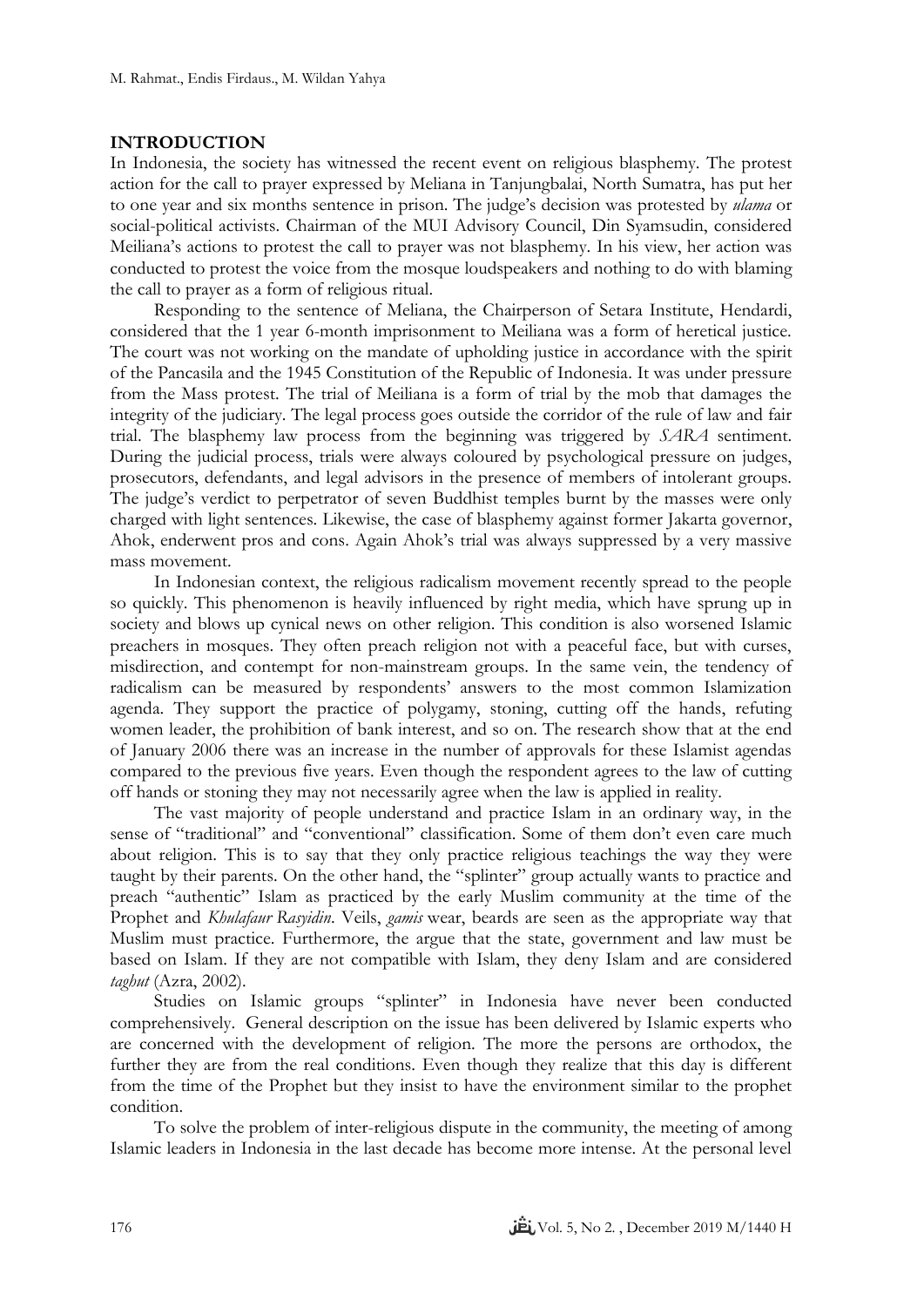among religious leaders, the relationship seems more intimate and tolerant. The problem is at the grass root level in terms of their exclusive theological level. The trigger of exclusiveness is entrenched in various sects and religious schools which are difficult to be brought towards mutual understanding as the capital for tolerance to grow. Bringing the notion of inclusivism into a sect or school requires extraordinary awareness. There is no religion that does not teach safety, kindness, and peace. There is even a common denomination of all religions against acts of crime, injustice, injustice, and disobedience to God. The basic message of religion is obedience and peace at the level of the common vision (Huston, 2005). The essence of all religions has the same purpose and aim, to save the spiritual life of humans and all religious adherents meet in the same road of life, which is only obtained through unity with The Supreme Spirit (Das, 1966).

Intellectuals of world religions in the New Age introduce the notion of breaking religious boundaries (Dunne, 1978; Knitter, 1985). During this time, before the publication of this theory, the issue was less desirable to be brought closer to the public. Dunne finds unique terms called passing over or crossing over and coming back. We "come out" of consciousness (not apostasy) from our own religion, then "enter" into other religions. It means to be empathic, it might also behave as if undergoing the religion, and then after we are matured by that religion, we "return" to our own religion, already with new insights (insight, enlightenment.

Studies on religious tolerance and religious thought patterns that are exclusive, inclusive, and liberal have been investigated and reported in various journals. Religious experts, governments, and politicians often refer to exclusive Islamic groups as the "splinter" of Islam. The study of internal conflicts of religious communities was examined, among others, by (Fanani & Sabardila, 2001) in the NU-Muhammadiyah Conflict Sources; and deradicalization studies in villages contributing terrorists (Lutfiyah et.al., 2016). In terms of religious education delivery, The lecture model needs to be innovative. Rahmat, (2016) suggested that the implementation of the 'school typology' lecture model; while (Firdaus & Rahmat, 2017) suggested the implementation of a "learning model of the study of religions", which was then suggested in the FGD to be a "model of learning religious studies based on the Qur'an.

The latest research show that intolerance among children and adolescents are worrying. SMP/MTs students were reported tolerant and they accounted for 59%, 41% were categorized intolerance with their low level of tolerance (Rizal & Rahmat, 2019). Other study reported that the religious tolerance scores of high school students are at a moderate level and low level (Firdaus & Rahmat, 2017).

In an educational context, the study of religions (only) has been criticized by some lecturers as being too objective and neutral. There are concerns from some lecturers about the secularization of religion, even the silting of religion for students who still lack religious knowledge. In higher education level, many students at UPI who served as respondents mentioned that they label infidels to non-Muslims. Therefore, they refuse adherents of other religions to occupy strategic positions such as governors in Muslim-majority areas (Rahmat, 2018). Therefore, it is necessary to find the most appropriate lecture method to improve harmony in life and religious pluralism. This study was aimed at investigating how a draft learning model of the study of religions based on the Qur'an was developed. It also investigated the effectiveness of learning model in increasing student's religious tolerance.

## **METHOD**

This study was aimed at investigating the development of learning model of Qur'anbased religious studies in PAI lectures to increase students' religious tolerance. In line with this research, the steps to be taken are in the form of developing a learning model as a product.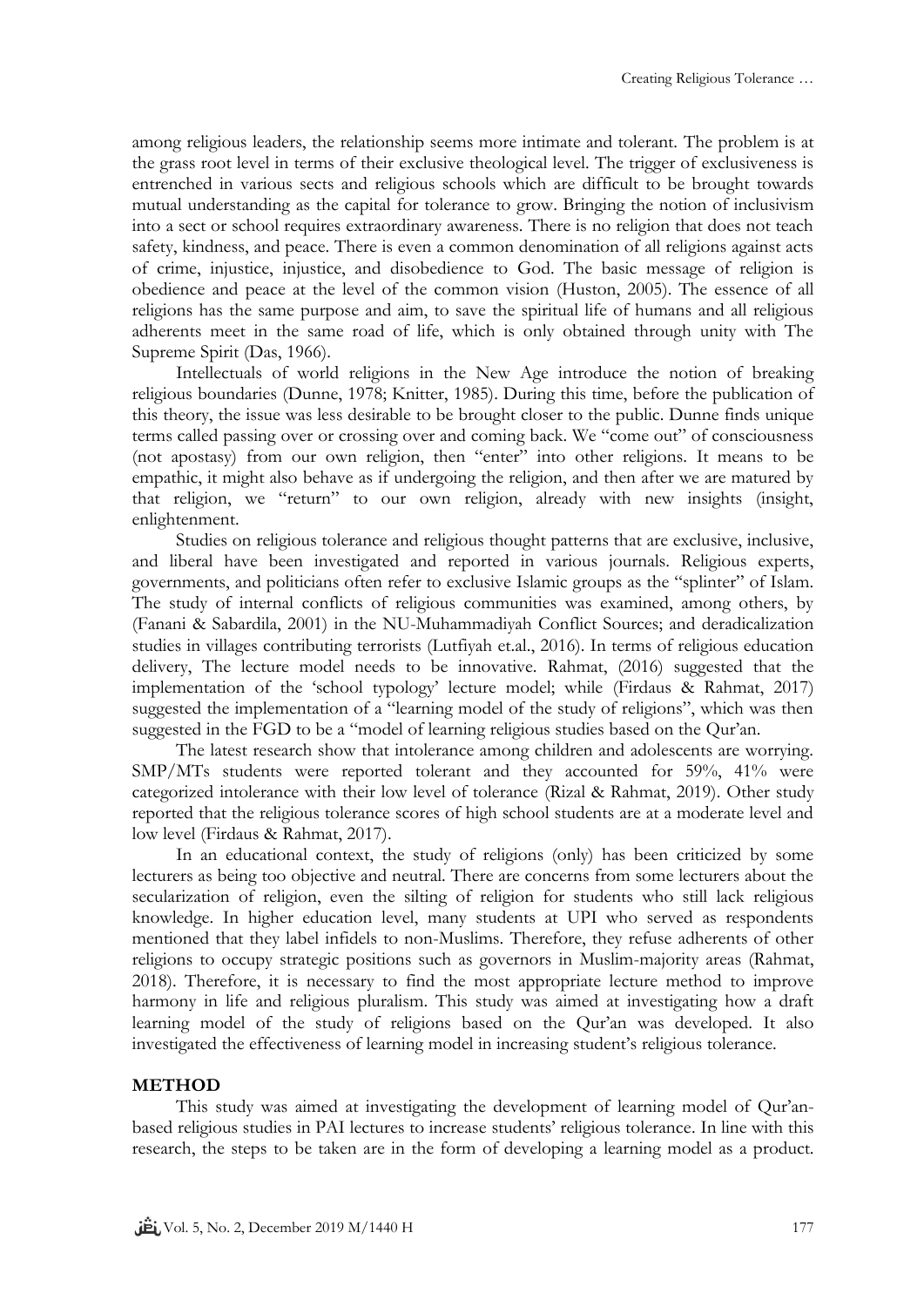Therefore, the most appropriate research approach was quasi research and development (quasi R&D). (Gall et.al., 1996) propose 10 R&D strategic steps. Those steps can be made simpler into three steps (Sukmadinata, 2009). For the sake of this study, four steps of R&D were adopted namely are summarized into three steps, then changed by into four steps, namely : introduction, pilot testing, validation model, and model dissemination (Rahmat et.al., 2017). In 2019, the study was conducted as a preliminary stage and trial of the model. It employed five operational steps namely: *First*, describing the meaning of the learning model (the study of religion which is based on the Qur'an); Second, planning the learning model specifications; Third, preparing a draft of learning model; Fourth, conducting FGD for learning model; and fifth, conducting model trials in several classes. Four Islamic Religious Education classes at the UPI (Bandung) campus in the 2019-2020 Odd Semester involved in this study. The impact of the model was assessed qualitatively through classroom observations during the pilot of the model (seen from the students' views at the beginning compared to at the end of the trial) and interviews with several students in each pilot class. The result of this learning model should be traced from the indicators of students' view after they received the learning model. The guiding statements to check students' view are:

- 1. What is students' view regarding the faith of adherents of religions outside Islam from the perspective of the Qur'an? For example, does the Qur'an insist that adherents of Islam can be utomatically categorized to someone who believe? are adherents of Jews and Christians automatically categorized disbelieve?
- 2. What is their view regarding "may Muslims accuse followers of other religions of being infidels"?
- 3. What is their view regarding, "is there a mistakeof people in assessing other religions? For example, is there a mistake of people in assessing the concept of the Trinity in Christianity?"
- 4. What is their view regarding their knowledge on the main teachings of other religions from the perspective of credible religious leaders? For example, do students know the basic teachings of Christianity based on credible Christian references?
- 5. What is their view regarding common ground in other religions with the Islamic perspective of the Quran? For example, do students find the intersection of the teachings of the Christian Trinity (God the Father, God the Son, and God the Holy Spirit) with Islamic theology? Can God the Child in Christianity be equated with the Word of God and Divine Revelation to the Prophet Muhammad in Islam?
- 6. What is students' view regarding the learning model of the Qur'an-based religious studies to build students' inclusive attitude and religious tolerance?

The impact of the model was assessed qualitively through classroom obeservation during the model trial. Student's perspective at the beginning was compared to theirs at the end after they received learning model. In addition, interviews were conducted with several students in each pilot class.

# **RESULTS AND DISCUSSION**

# **Learning Model Description**

The study of religions is a systematic and methodological study of existing religions as an open and neutral study. Religious studies examine the origin of its existence as a system of beliefs and beliefs in interfaith relations (Zarkasi, 2016). They include main points of the teachings of religions in an open and neutral way. They examine two major themes: first, the origin of the existence of a religion; and second, the main points of religious teachings. As for the PAI lectures at public universities, the study of religions examines the main points of teachings of other religions that are often interpreted to be mistaken to cause negative attitudes and even radical intolerance. The subject of the teachings of other religions was first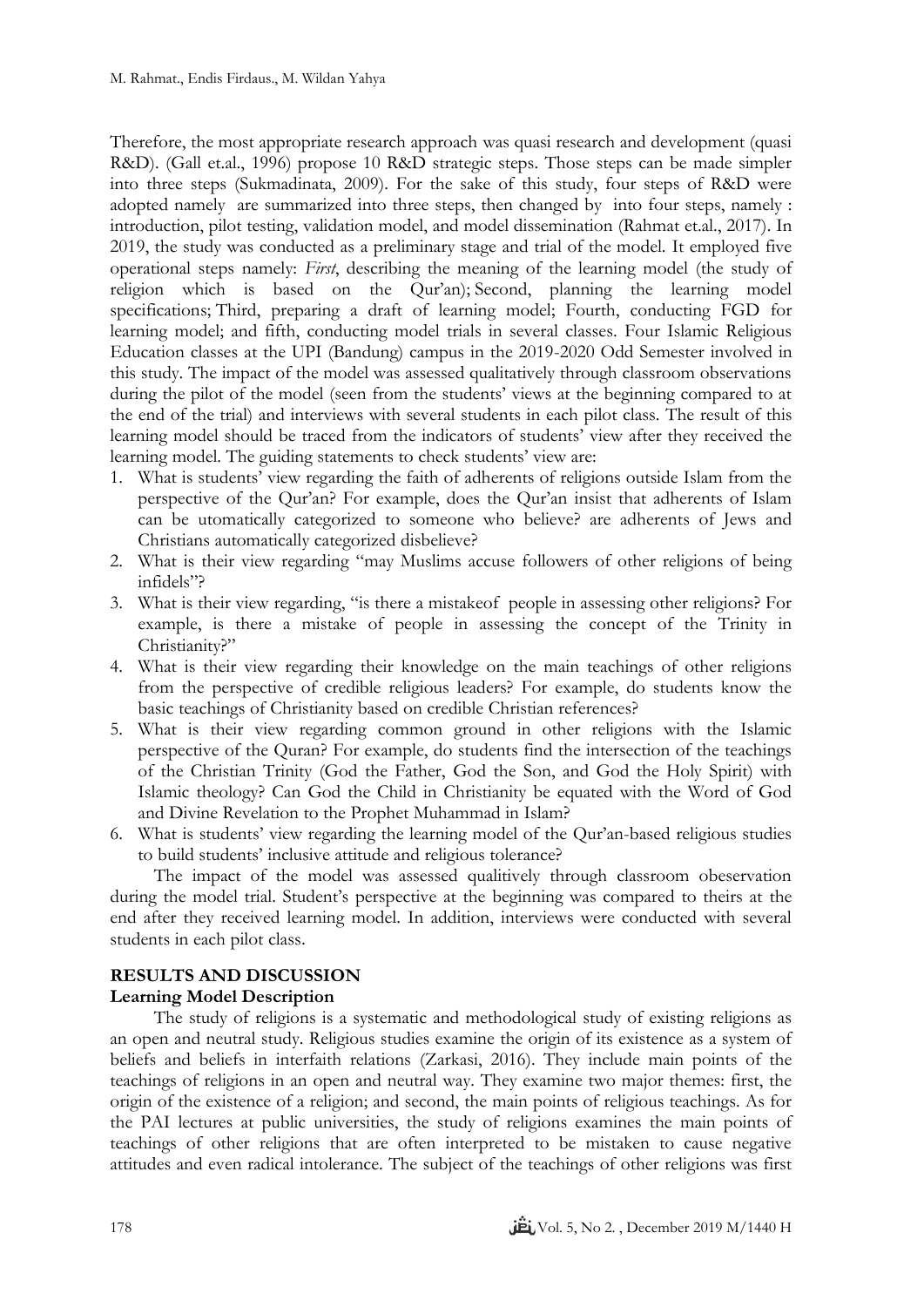described by credible religious leaders, not by those who are anti-religious, and then sought their common ground in Islam by digging out relevant verses of the Qur'an, as far as their interlocutors can be found. The perspective of other credible religious leaders must define the terms of other religions, not to be interpreted as an Islamic perspective. For example, the term God Child, does not mean God has children. Understanding the meaning of the Trinity or the Trinity (God the Father, God the Son, and the God of the Holy Spirit) should be delivered by credible Christian religious leaders perspective. Because the meaning of God in the meaning of the Almighty, the Almighty, the Creator of the universe, the All-Compassionate and Most Merciful, and other sublime attributes of God in Christianity is also the only Father God. God, the Son and God the Holy Spirit do not have the attributes of God Almighty, Almighty, Creator of the universe, and all the perfect attributes of God. The meaning of God in Christian children may be more accurately interpreted as a spiritual child, a kind of ideological child, not in the sense of a biological child. The words of Jesus Christ are 100% the Word of God Almighty. They must define the meaning of the main points of religious teachings in other religions/interpreted as they were meant by the perspective of other credible religious leaders.

## **Learning Model Specifications**

*First*, describing the view of the Qur'an about the faith of adherents of non-Islamic religions. Does God in the Qur'an assess the adherents of other religions that there are believers, righteous, honest, and other good characters? or are all followers of other religions convicted of infidels? if they are convicted all of infidels, the study of these religions will be of no use.

The Qur'an contains information about religions like: Judaism, Christianity (Christian), Magians, and *Shabi'in*. It does not mention the religions in the east part of the earth (Confucianism, Hinduism, and Buddhism) allegedly because the Prophet Muhammad did not know these religions. While Jews, Christians and Magi were in Medina and its surroundings. It might also be the term *Shabi`in* and *ahlul kitab.* to mention the religions in the east. Even the mention of the People of the Book can refer to all religions outside of Islam as revealed by Imam Abu Hanifa (Shihab, 1996), Shaykh Muhammad Abduh (Ridha, 1973), and (Ali, 1997).

Other religions-Judaism, Christianity, and People of the Book - are criticized by Allah in the Qur'an:

- a. The Jews say "Uzair is the son of Allah" and the Christian people also say "The son of Allah is the Messiah", even though it is not true (QS. At-Tawbat [9]: 30). God sentenced infidels to those who had a theological belief that God was one of the three QS. An-Nisā [4]: 171 and QS. Al-Mā'idah [5]: 73).
- b. Jews and Christians claim that they are children of God and lovers of Allah, even though this is not the case (QS. Al-Mā'idah [5]: 18). Therefore, they claim that they are experts in heaven, even though it is only an empty delusion (QS. Al-Baqarah [2]: 111).
- c. *Ahlul kitab* have the false belief that they will not be touched by hellfire except for a few days (QS. Al-Baqarah [2]: 80 & QS. Āli 'Imrān [3]: 24).
- d. Many Jewish and Christian monks attach importance to wealth and prevent people from the path of Allah (QS. At-Tawbat [9]: 34).

But God in the Quran also praises adherents of religions outside of Islam, as in the following verses:

a. Truly believes, Jews, Christians and Shabiin, whoever among those who truly believe in Allah, the next day and do good deeds, they will receive merit from their Lord, no worries to them, and they are not sad. (QS. Al-Baqarah [2]: 62, also in the editors are different in QS. Al-Mā'idah [5]: 9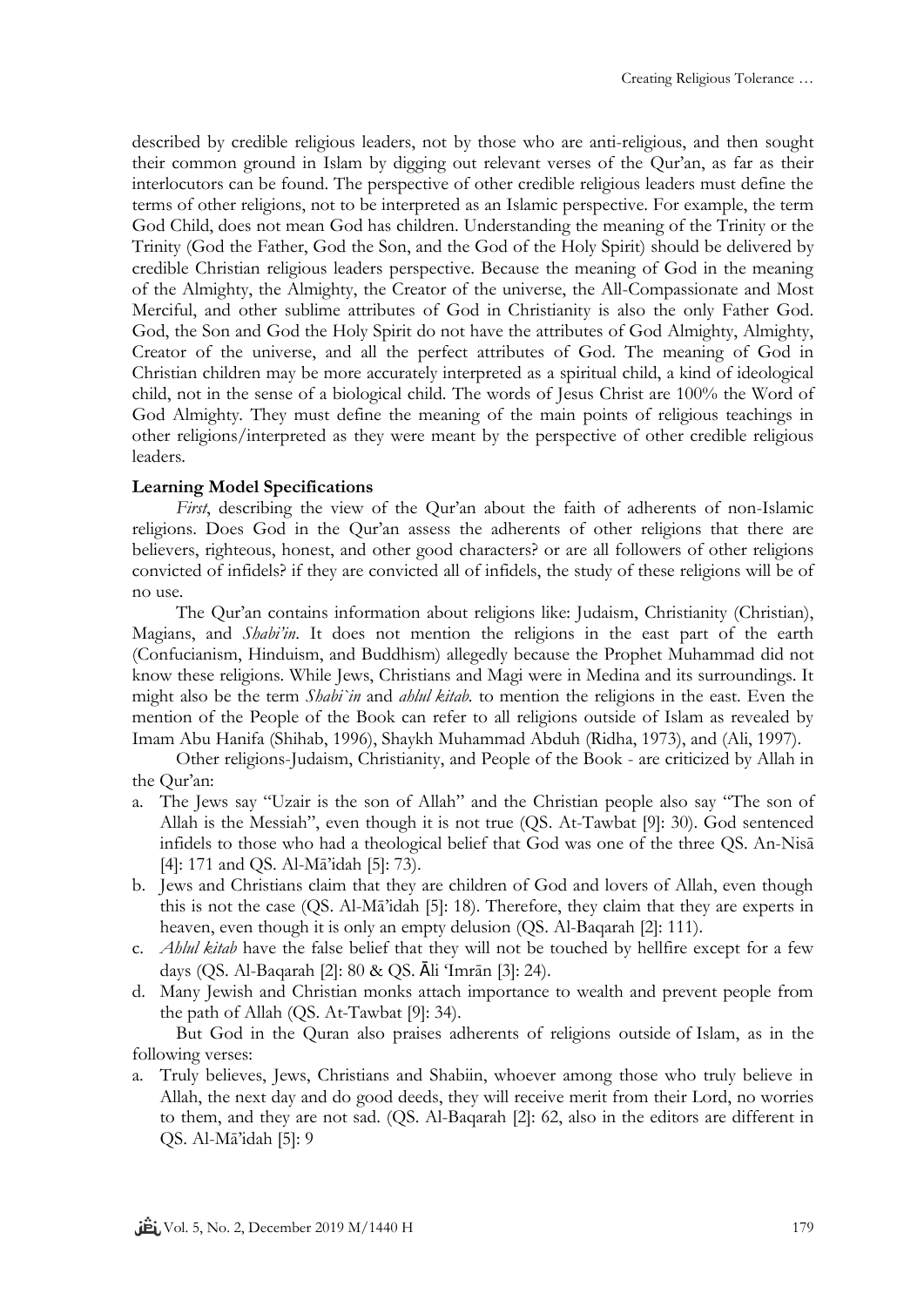- b. They are not the same; among the People of the Book there is a group that applies straight, they read the verses of Allah in the night, while they also prostrate (pray). They believe in Allah and the end of the day; they command the forgiveness and prevent the evil and hasten to  $(do)$  various virtues; they include godly people.  $(QS. \overline{A}I$  'Imrān [3]: 113-114)
- c. Among the People of the Book there are those who, if you entrust him with much wealth, return it to you; and among them are those who, if you entrust him with a *Dina*r, will not return it to you unless you always collect it. That is because they say: "There is no sin for us against the *umi*. They say lies against Allah, even though they know (QS.  $\bar{A}$ li 'Imrān [3]: 75).

*Second*, reminding students of the dangers of *takfir* (labelling infidel people or other groups). The students stated the verses of the Qur'an, the hadith of the Prophet, and the view of credible Ulama about the dangers of *takfir*:

- a. Term of infidel in the Qur'an with all its derivatives as many as 439 items (about 439 verses). The expression of infidels in the Qur'an are mostly related to threats to unbelievers, prohibitions on behaving and behaving like unbelievers, prohibitions on obeying unbelievers, commands to avoid disbelief, prohibitions on making unbelievers guardians and helpers by leaving believers, and the need to be aware of the deception of unbelievers. Therefore, infidels in the Qur'an are not related to religious identity and the school of thought. The salient features of unbelievers, as devils, are arrogant, reluctant to bow down (obey) to the Messenger of Allah (Rahmat & Yahya, 2019).
- b. Rasulullah SAW said: "Whoever said to his brother," O infidels, then this disbelief will return to one of the two. If he is right in his disbelief (then that is all right). But if it is not true then the words will return to him '(that is, then the accuser is the infidel)." (Bukhāri, 2013, No. 6104 & Muslim, 2013, No. 111).
- b. Al-Ghazali said: "Do not disbelieve a Muslim. Spilling blood and seizing the wealth of a Muslim is a big mistake. Mistakes in allowing the lives of 1,000 infidels are lighter than mistakes in shedding the blood of a Muslim.
- c. Mulla Ali al-Qari al-Harawi who belongs to Hanafi school of thought writes: "Saying our scholars, if there are 99 things that strengthen the disbelief of a Muslim, but there is still one reason that establishes his Islam then Mufti and Judges should do this one reason, and this in accordance with the words of the Prophet Muhammad SAW: "Avoid criminal penalties from the Muslims as much as you can, if you get a way out for a Muslim, then choose that way. A leader who is wrong in forgiving is better than a leader who is wrong in punishing, "as Imam Turmudzi and others narrated and Imam al-Hakim who validated  $it$ ."
- d. Qadhi Iyad, who follows a Maliki school of thought, writes: "It is imperative to refrain from disbelief in ta'wil experts because it truly justifies the blood of those who pray and commit *tawhid* is a mistake. The mistake in letting a thousand infidels be lighter than the mistake in killing one Muslim's life. "
- e. Saudi Arabia's Kibrul Ulama Council: (1) "Unbelief is the shari'a law which is the prerogative right of Allah and His Messenger alone, as halal and prohibiting, obliges and prohibits, all of which are the rights of Allah and His Messenger. It is not every act and word that is said to be a pagan culprit must be out of Islam."; and (2) "This heinous thought (*takfīr*/disbelief) has many negative impacts, such as; halal blood, wealth and honor of a Muslim, destruction of public facilities, blasting people's homes and means of transportation. This act and, for example, has been forbidden by the shari'a and ijma 'of the Muslims, because it tore up the honor of a preserved soul and seized property without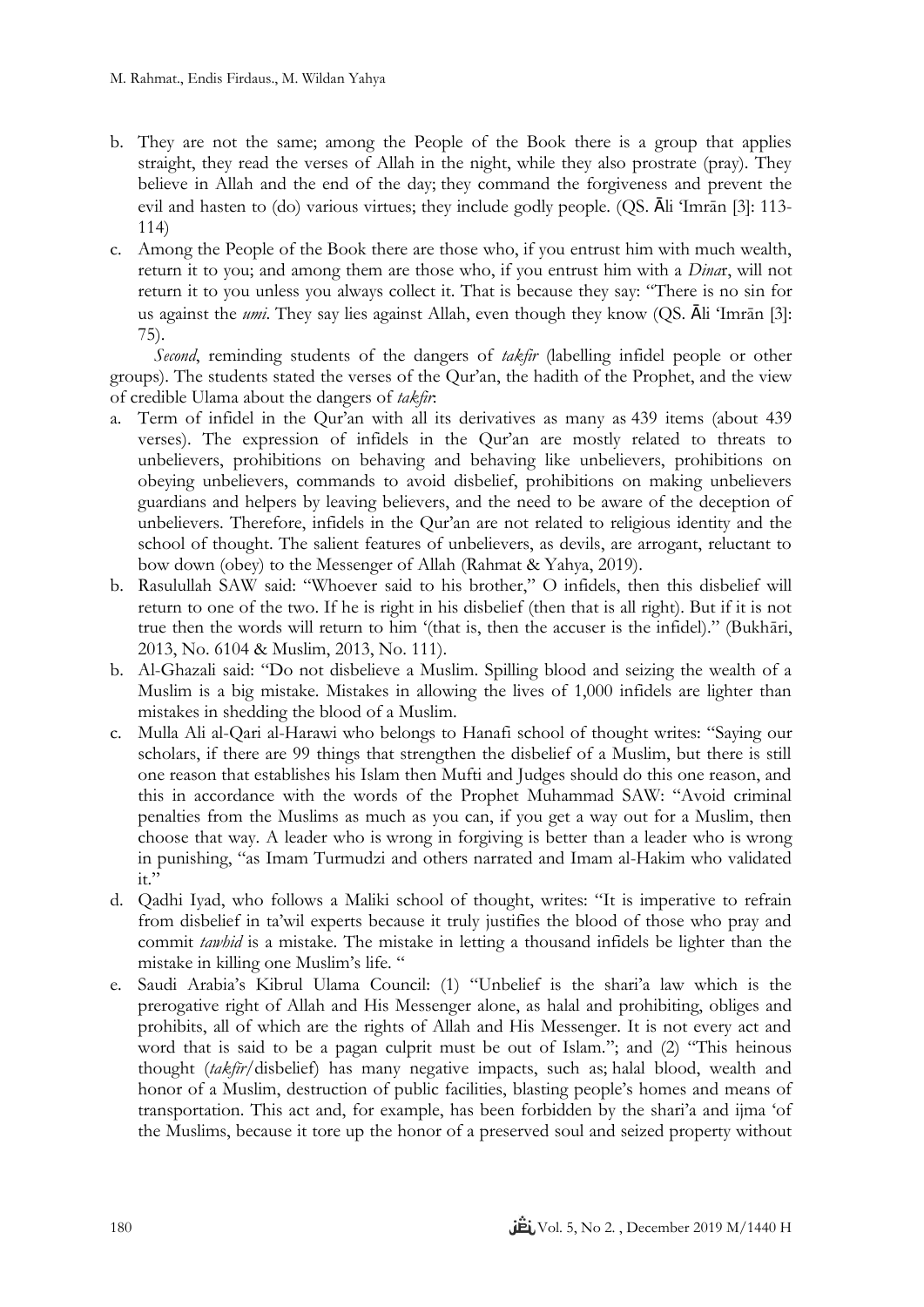good reason, shook the stability of security and peace of society in their country and residence."

*Third*, describing the errors of students/society in understanding the teachings of other religions. Many students are influenced by the clerics on YouTube and writings on Islamic blogs that convict religious adherents outside of Islam as infidels. For example, in Blog al-Fatihah 6-7 (2013) there is the title "Kafirkah Kristen? Apa kata Al-Quran?" He stated that Christians are infidels because: (1) believes in the Trinity, which is clearly condemned by Allah. QS. Al-Mā'idah [5]: 73 asserts "disbelievers are those who say that Allah is one of the three", also QS. Al-Ikhlāṣ [112]: 1, "Say He is the Almighty God"; (2) believes there is a Child God, even though it is clear in QS. Al-Ikhlāṣ [112]: 3, "*lam yalid walam yulad* (God is not childless and not begotten)"; (3) regard Jesus as God, whereas in QS. Al-Maīdah [5]: 72 it is stressed "disbelievers are those who say truly Allah is Jesus Christ the son of Mary", Blog Muslim.or.id wrote a title "Non-Muslim ya Kafir" (Anshori, 2019). The (Konsultasisyariah, 2009) wrote the title "Kafirkah Orang Yang Tidak Mengenal Islam?" Which was immediately answered "adherents of religions outside of Islam are infidels". And many other similar blogs.

*Fourth*, describing the main teachings of other religions regarding other credible religious references. For example, the concept of the Trinity in Christianity refers to the Tintayesus Blog. To be fair, not biased in interpretation, all contents are quoted:

"This case (Trinity) is very complex if there is no guidance from the Holy Spirit. You will never understand if you use your mind. With the help of the Holy Spirit, you will understand the unity relationship between God the Father, God the Son, and God the Holy Spirit. We do not find the word Trinity which is popular among believers in the Bible and is a concept of God that was agreed upon at the Nicea council meeting.

The concept of the Trinity is used to facilitate the understanding of believers in understanding God the Father, God the Son and God the Holy Spirit which, if I translate it briefly means 'Three But One'.

Does that mean there are three gods? In this concept does not say there are three Gods. The contents of the concept of trinity are that the three are a unity that cannot be separated. A unit that cannot be mutually exclusive, a unit that cannot standalone, a unit that cannot be separated from one another, a unit that cannot work independently, a unit that is complementary.

The Father is the one who plans everything He wants to create. The son is the one who makes all these plans come true. Holy spirit inspires/gives rise to that plan. The three are not something different as in the concept of the strongest Greek gods namely Zeus, Poseidon and Hades. All three are a unified unit that cannot be separated. As Jesus said that He and the Father are ONE (John, 1978).

That is why the Son is called the Word (God's Word/Father's Word/God's Word) as mentioned in John Chapter 1. Then the Holy Spirit is also mentioned in the Bible as the Spirit of God (Genesis 1:2; 1 Samuel 11:6; etc.) or The Spirit of Jesus (Acts 16:7; Philippians 1:19). They say another horrendous thing through the Book of Isaiah (Isaiah 9: 6) which says that the Son will also be called the Eternal FATHER, MIGHTY GOD, Miraculous Counsellor and Prince of Peace.

If you ask me as part of the Jesus Ink Team, do I follow the concept of the Trinity? My answer: There is no concept of the Trinity in my thinking. The concept in my mind is ONE God earlier FATHER=SON = HOLY SPIRIT=FATHER because they are ONE and not three as has been debated so far.

If I pray in the name of Jesus Christ (SON) then I am praying to the FATHER=HOLY SPIRIT. If I say a good FATHER, then I am just saying Jesus=the Holy Spirit is good. If I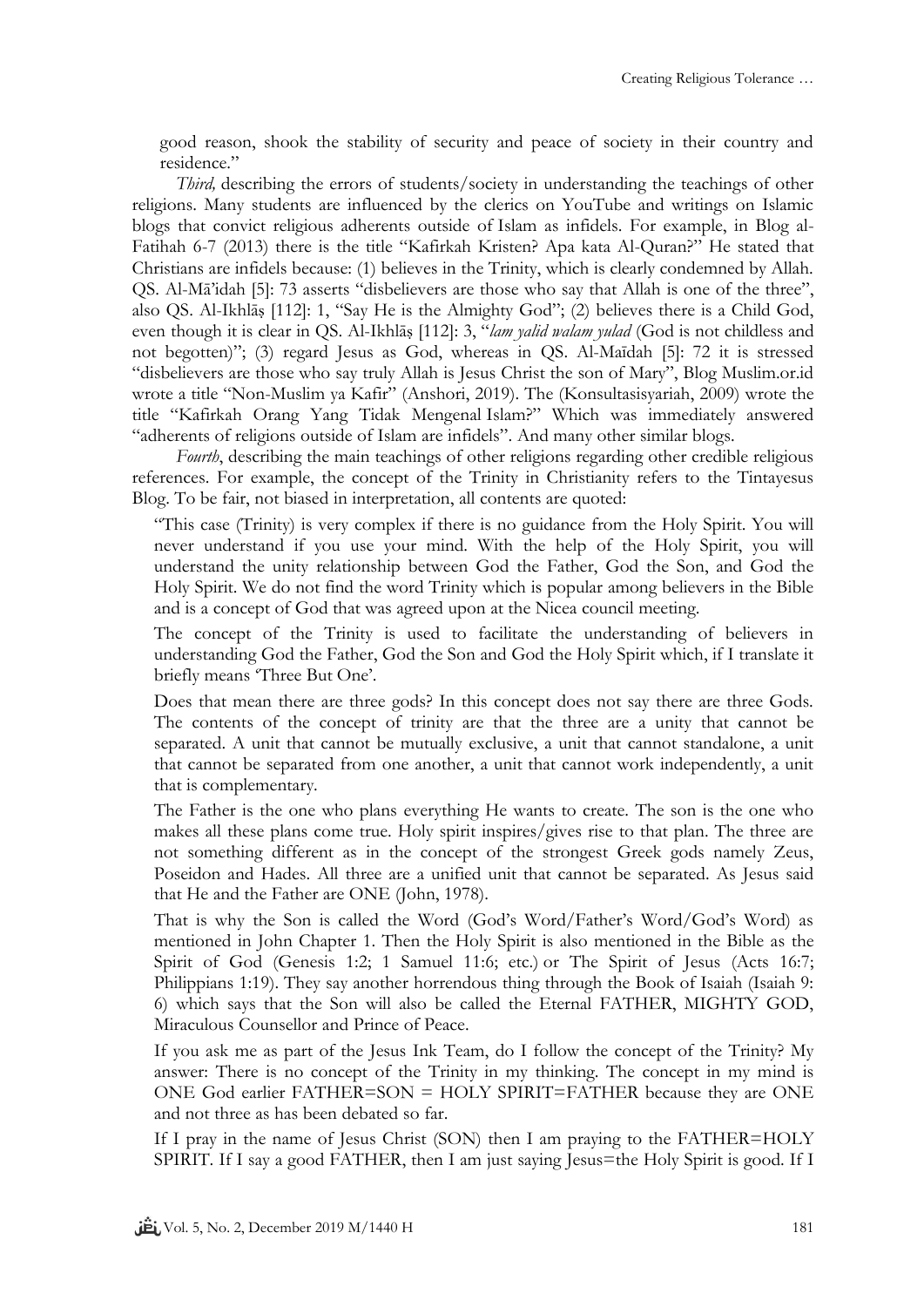say the Holy Spirit is miraculous, then I say the same FATHER=SON (Jesus Christ) is miraculous.

The Bible also does not state that God the Father, God the Son and God the Holy Spirit are persons who are different from each other and there is also no word of the Trinity in both the old and new covenants." (Tintayesus, 2015).

*Fifth*, searching the intersection of the main teachings of other religions with Islam (based on the Qur'an). God in the Qur'an convicts unbelievers to those who have a theological belief that God is one of the three (QS. An-Nisā' [4]:171 and QS. Al-Mā'idah [5]:73). The question is, does the meaning of "Trinity" in Christian teaching belong to the verse of the Qur'an? The right view needs to be explored. When referring to the fourth specification above, the meaning of the Trinity is different from the message of the verse, because the Lord is still one If you use Islamic language, Jesus and the Holy Spirit are not God but Divine *Nur* (God's Light), because Jesus is 100% human (born, lived in the world, then died) and 100% God (his words are the Word of God the Father, in the term Islamic Divine Revelation. In QS. A-Kahf [18]:110: "Say, in fact I am only a human like you, revealed to me 'That truly your God is God the One'. Whoever expects an encounter with his Lord then lets he works good deeds and he should associate no one in worshiping his Lord. "Based on this verse the Prophet Muhammad SAW is 100% human; while oral and actions are 100% Divine Revelation, nothing is moved by his lusts:" And nothing he utters. according to the will of his desires, his remarks were nothing but revelations revealed to him" (QS. An-Najm [53]: 3-4).

*Sixth*, building an inclusive attitude and religious tolerance. Emphasis to students, based on the above arguments, Muslims need to build an inclusive and tolerant attitude towards adherents of different religions. Avoiding to accuse followers of other religions as infidels. The word pagan is the expression that most hurts adherents of religions. In addition, God himself in the Qur'an insists that there are experts in the Book who believe, in addition there are also infidels. The same is the case with Muslims. By referring to the hadith, "My people will be divided into 73 groups", meaning that there are Muslims who believe, in addition there are also those who disbelieve. But we need not look for someone's argument of disbelief because the pagan verdict is only the prerogative of Allah and His Messenger.

#### **Implementation of Learning Models**

The learning process of the study of religions based on the Qur'an needed to be assisted with a learning Format in the form of a 5-column table: sequence number, components (main points of religion studied), Christianity and Islam (if Christianity is studied), and conclusions (Assessment of Islam based the Qur'an), as in the following tabel 1.

| No. | Component                            | Christian view                                                                                                                                                                                                             | Islamic view                                                                                                                                                                                                                                                                     | Islamic Assessment (Al-<br>Quran Based)                                                                                                                                                                                                                                        |
|-----|--------------------------------------|----------------------------------------------------------------------------------------------------------------------------------------------------------------------------------------------------------------------------|----------------------------------------------------------------------------------------------------------------------------------------------------------------------------------------------------------------------------------------------------------------------------------|--------------------------------------------------------------------------------------------------------------------------------------------------------------------------------------------------------------------------------------------------------------------------------|
| 1.  | is<br>What<br>the<br>concept of God? | God is:<br>Almighty<br>Almighty<br>٠<br>Creator<br>and<br>ruler<br>the<br>of<br>universe<br>loving<br>Most<br>٠<br>and<br>most<br>merciful.<br>Having over 99<br>٠<br>names<br>(properties).<br>(Isadanislam,<br>$2016$ ). | God Almighty (QS. al-<br>Ikhlās<br>$[112]$ :<br>1)<br>Almighty<br>(53)<br>verses),<br>(36)<br>Creator<br>verses),<br>Gracious<br>Most<br>and<br>al-<br>(QS.<br>Merciful<br>Fātiḥah $[1]$ : 2 and the<br>beginning of Surah),<br>Asmaul Husna (4 verses)<br>(Digital Quran, 2013) | The concept of God in<br>Christianity is actually the<br>same as Islam, namely:<br>Almighty<br>$\bullet$<br>$\bullet$<br>Almighty<br>Creator and ruler of<br>$\bullet$<br>the universe<br>Most loving and most<br>merciful.<br>Having more than 99<br>٠<br>names (properties). |

Table 1: Study of the Qur'an-based religions - Christianity and Islam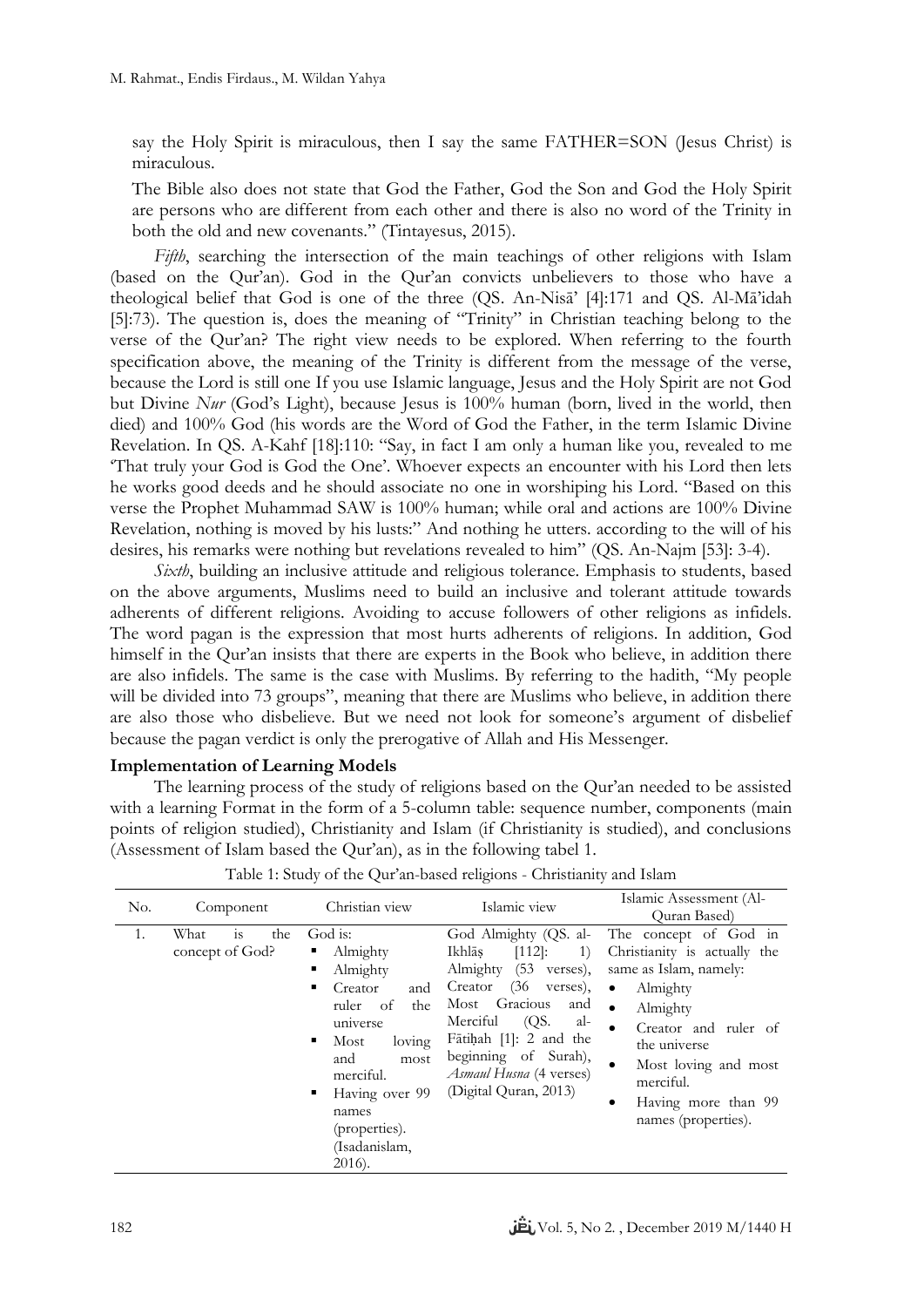| 2. | Is Jesus really the<br>incarnation<br>God? | "Lord Jesus is 100%<br>and<br>оf<br>God<br>100%<br>including<br>human,<br>how He takes the<br>form of a man in<br>Him to work out<br>salvation. Here, we<br>do not deny that<br>Jesus is God, so He<br>remains 100% God,<br>even when He was<br>incarnated<br>as<br>a<br>human being, does<br>not mean He lost<br>His deity, but He<br>does not consider<br>equality with God<br>(the condition and<br>position as God) as<br>things and<br>rights<br>that<br>he<br>must<br>defend, so he wants<br>to humble himself<br>and become human.<br>Thus we are not<br>talking about<br>the<br>authenticity<br>and<br>wholeness of the<br>divinity of Christ.<br>Jesus is the Second<br>Personal God of the<br>Triune God who<br>incarnates according<br>to John 1: 1-14." | "O People of the Book,<br>do not exceed<br>the<br>limits of your religion,<br>and do not say to Allah<br>except the truth. Verily,<br>the Messiah, Jesus the<br>son of Mary, is a<br>messenger of Allah and<br>(created)<br>with)<br>His<br>which<br>sentence<br>He<br>delivered to Mary, and<br>(with a blast) a spirit<br>from Him. "(QS. an-<br>Nisā' [4]: 171)<br>To save humanity, for<br>people who believe in<br>it, God brought His<br>Messenger,<br>whose<br>words and deeds are<br>divine revelations (QS.<br>an-Najm [53]: 3-4)<br>God<br>cannot<br>be<br>achieved by eyesight<br>(QS. al-An'ām [6]: 103).<br>(Digital Quran, 2013) | Islam does not recognize<br>Jesus as the "incarnation"<br>of God. But in the verbal<br>sense of Jesus as the Word<br>of God, Islam accepted it<br>because the words of the<br>Prophet Muhammad SAW<br>were Divine Revelations<br>(God's Word). In QS. an-<br>$[53]$ : 3-4<br>Najm<br>they<br>emphasize it: "And he did<br>not say it (the Qur'an)<br>according to the desires of<br>his passions."<br>Prof. Dr. Buya Hamka<br>wrote, "In QS. Ali Imrān<br>$[3]$ : 45 there is one word,<br>namely<br>The<br>sentence.<br>meaning of the words is the<br>words of God. But God's<br>words/words<br>have<br>a<br>meaning to life. "(Tafsir Al-<br>Azhar, Juz 4-5-6). This<br>presentation explains that<br>the "sentence" in the verse<br>carries a meaning of life<br>which also means a living<br>"Word". In harmony with<br>the words in the Gospels,<br>the Great Apostle John 1:14<br>"The Word became flesh,<br>and dwelled among us, and<br>we have seen His glory."<br>(Hamka, 1983). |
|----|--------------------------------------------|---------------------------------------------------------------------------------------------------------------------------------------------------------------------------------------------------------------------------------------------------------------------------------------------------------------------------------------------------------------------------------------------------------------------------------------------------------------------------------------------------------------------------------------------------------------------------------------------------------------------------------------------------------------------------------------------------------------------------------------------------------------------|------------------------------------------------------------------------------------------------------------------------------------------------------------------------------------------------------------------------------------------------------------------------------------------------------------------------------------------------------------------------------------------------------------------------------------------------------------------------------------------------------------------------------------------------------------------------------------------------------------------------------------------------|---------------------------------------------------------------------------------------------------------------------------------------------------------------------------------------------------------------------------------------------------------------------------------------------------------------------------------------------------------------------------------------------------------------------------------------------------------------------------------------------------------------------------------------------------------------------------------------------------------------------------------------------------------------------------------------------------------------------------------------------------------------------------------------------------------------------------------------------------------------------------------------------------------------------------------------------------------------------------------------------|
| 3. | What<br>is<br>of<br>concept<br>Trinity?    | (Buletinpillar, 2019).<br>The Trinity or the<br>the<br>Trinity<br>the<br>the<br>is<br>of<br>the<br>doctrine<br>Faith<br>Christian<br>which<br>recognizes<br>the One God, but is<br>present in the Three<br>Persons: God the<br>Father and the Son<br>and the Holy Spirit,<br>where all three are<br>of the same essence,<br>the same position,<br>the same power,<br>and the same glory.<br>The term<br>Trinity<br>(English:<br>trinity,<br>Latin:<br>trinity)<br>implies<br>three<br>Persons<br>in<br>one<br>unity of the essence<br>of God. The term<br>"person" in Greek<br>hupostasis,<br>$1S$                                                                                                                                                                  | "Surely those who say:"<br>Allah is one of the<br>three, "when in fact<br>there is no God (who is<br>entitled to worship)<br>other than the One<br>God. If they do not<br>stop from what they<br>say, surely those who<br>disbelieve among them<br>will be subjected to a<br>painful torture. "(QS.<br>Al-Mā'idah [5]: 73)<br>"And we do not send<br>apostle,<br>but<br>any<br>rather to be obeyed<br>with the permission of<br>Allah. Verily, if they<br>themselves<br>persecute<br>when they come to<br>you,<br>then<br>ask<br>for<br>forgiveness from Allah,<br>and the Apostles also<br>ask<br>forgiveness<br>for                          | Islam does not recognize<br>the concept of the Trinity.<br>The<br>concept<br>of<br>the<br>Almighty in Islam cannot<br>be sorted out. God is God,<br>Prophet Jesus<br>is<br>the<br>Messenger of God<br>(not)<br>God), and the Holy Spirit is<br>the Holy Spirit (not God)<br>In Islam "God is childless<br>and not begotten" (QS. al-<br>Ikhlāṣ [112]: 3)<br>"The Messiah, Jesus the son<br>of Mary, is a messenger of<br>Allah and (created with) His<br>sentence<br>which<br>He<br>delivered to Mary, and (with<br>a blast) a spirit from Him."<br>(QS. an-Nisa <sup>3</sup> [4]: 171)<br>(Digital Quran, 2013)                                                                                                                                                                                                                                                                                                                                                                            |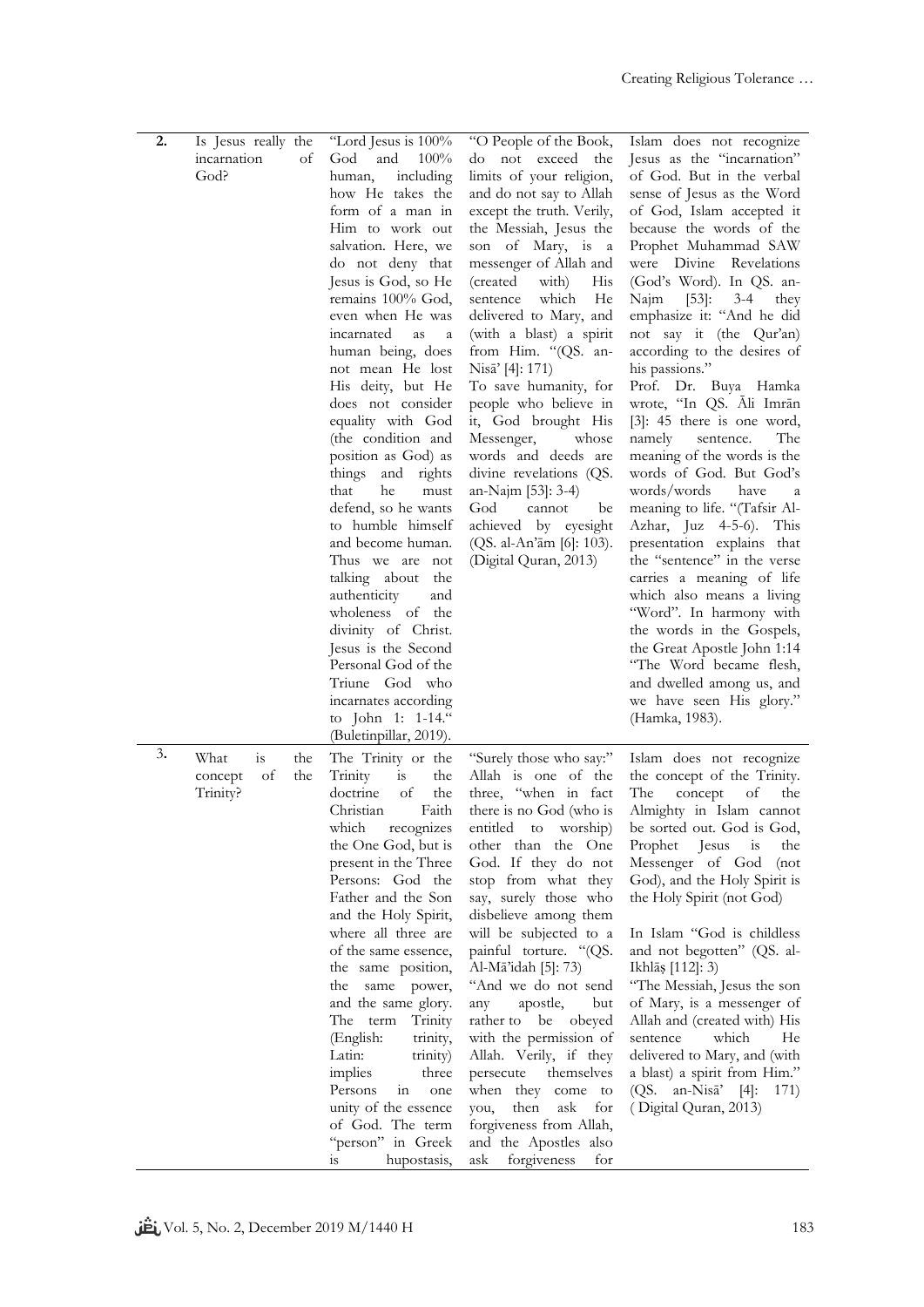| translated to Latin  | them, surely they will   |
|----------------------|--------------------------|
| as persona (English: | find Allah, the          |
| Person).             | Recipient, the Most      |
| Since the beginning  | Merciful. "(QS. an-      |
| of the third century | Nisā' [4]: 64). (Digital |
| the doctrine of the  | Quran, 2013)             |
| Trinity has been     |                          |
| stated as "One       |                          |
| being (Greek: ousia, |                          |
| English: being) of   |                          |
| God in three         |                          |
| Persons and one      |                          |
| substance (nature),  |                          |
| Father, Son and      |                          |
| Holy Spirit." This   |                          |
| doctrine was         |                          |
| formalized through   |                          |
| negotiations in the  |                          |
| Roman Empire         |                          |
| which resulted in    |                          |
| the Nicene Creed     |                          |
| Prayer (Wikipedia,   |                          |
| 2019).               |                          |

After describing the religious components of the Christian and Islamic perspectives and providing an assessment of Christian religious beliefs based on the Qur'an, this study assessed students in the class, by sampling, to point out the following aspects:

- a. Understanding the main points of the teachings of Christianity from Christian sources;
- b. Understanding the main points of Islamic teachings more deeply and broadly;
- c. Possessing stronger Islamic religious beliefs;
- d. Respecting the beliefs of Christians who have different beliefs.

Why is the learning model of the study of religions based on the Qur'an? The original name was a model of the study of religions. According to the name of the field of religious studies, there is a comparison of religions and there is a study of religions. The PAI lecturers worried that students who had poor Islamic *aqidah* and were innocent would be interested in other religions. They suggested, first, that students had a firm belief in the truth of the Islamic religion; second, they had a correct understanding of other religious beliefs; and third, that they should be tolerant of religions and adherents of other religions. Religious tolerance was defined here within the boundaries of social interaction and not in the fields of *aqidah* and worship. With these three limitations, a learning model of "religious studies" was developed by adding an assessment column. This column contains the assessment of Islam of the teachings of other religions. The contents of the assessment must contain two elements: first, are the aspects of the teachings of other religions the same or different from Islam? If it is the same, explain what the difference is, and if it is different, explain what the differences are and what is the attitude of Islam towards the teachings of other religions? and, the assessment column must emphasize the need for us as adherents of Islam to respect the beliefs of other religions different from our beliefs. With the assessment column, PAI lecturers feel comfortable because they judge students not to be influenced by the faith of other religions. In summary, the learning model of "the study of religions" that had been implemented in the PAI/SPAI lecture was 3 (three) aspects of teaching between Christianity and Islam. The three aspects of the teaching are:

a. What is the concept of God according to Christianity and Islam?

b. Can God incarnate?

c. What is the concept of trinity in Christianity?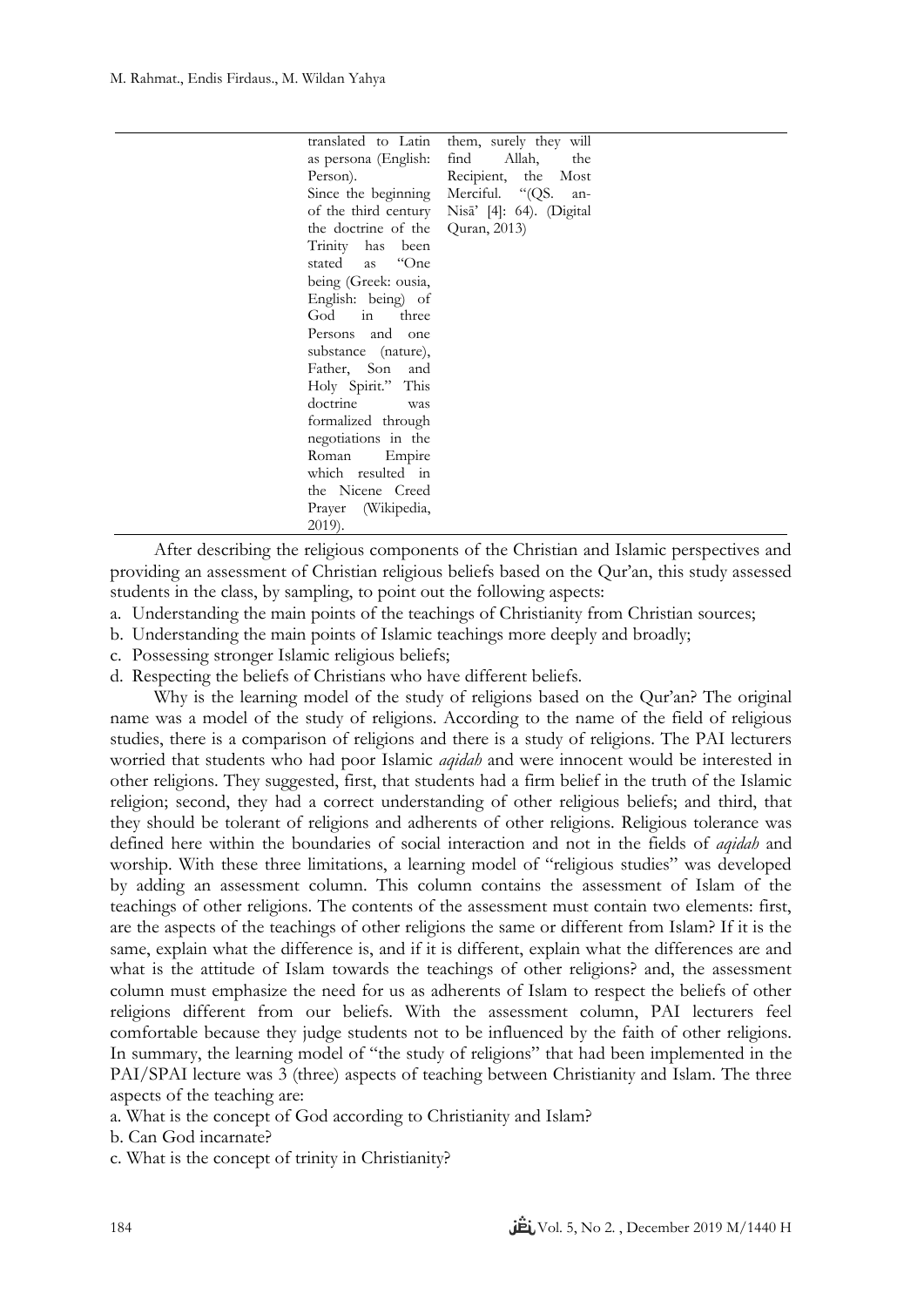PAI lecturers follow the understanding of Christianity and Islam about the three aspects of the teaching as compiled by the research team. The concept of God according to Christianity is Almighty and Almighty, has over 99 Names (Attributes), Creator and ruler of the universe, Most Loving and Most Merciful. As for the Islamic religion, the concept of God is Almighty and Almighty, has 99 Names (Attributes), Creator and ruler of the universe, Most Loving and Most Merciful. Islam's assessment of the concept of God in Christianity is: The attributes of God in a Christian perspective are the same as the Islamic perspective.

The second aspect of teaching, can God incarnate? According to Christianity, yes, whereas according to Islam, no. According to Christianity, God sees mankind bound by sin and reveals His generosity in providing a way of salvation from the bondage of sin. With the incarnation of His Word, Jesus, to be the Saviour of anyone who believes in Him, can be released from the bondage of sin; whereas according to Islam, God appears everywhere but he cannot be incarnated in any form, because eyesight cannot reach him (QS. Al-An'ām [6]: 103). To save humanity, for people who believe in it, God brought His Messenger, whose words and deeds are Divine revelations (QS. an-Najm [53]: 3-4). The assessment of Islam against Christianity, God is not possible to manifest. The Prophet Jesus, like other Prophets, including the Prophet Muhammad, was not God's incarnation but God's Messenger. But Muslims need to respect Christians who believe in the Prophet Jesus as the incarnation of God.

The third aspect of teaching, what is the concept of the trinity in Christianity? The Trinity is the doctrine of the Christian Faith which recognizes One God, but is present in the Three Persons: God the Father and the Son and the Holy Spirit, where all three are of the same essence, the same position, the same power, and the same glory. The term Trinity (English: trinity, Latin: trinity) implies three persons in one unity of the essence of God. The term "person" in Greek is a hypostasis, translated to Latin as persona (English: Person). Since the beginning of the third century we have stated the doctrine of the Trinity as "One being (Greek: *ousia*, English: being) of God in three Persons and one substance (nature), Father, Son and Holy Spirit." It formalized this doctrine through negotiations in the Roman Empire, which resulted in the Nicene Creed Prayer (Wikipedia, 2019). As according to Islam, in QS 4/An-Nisa verse 171 parked about the following trinity:

"O People of the Book, do not exceed the limits of your religion, and do not say to Allah except the truth. Indeed, the Messiah, Jesus the son of Mary, is a messenger of Allah and (created with) His sentences which He delivered to Mary, and (with a blast) spirit from Him. Then you believe in Allah and His apostles and do not say: "(God is) three", stop (from the Word). (That) is better for you. Verily, Allah is One, the Most Holy of God from having children, everything in the heavens and the earth belongs to Him. it is enough for God to be the Preserver." (Digital Qur'an, 2013)

The assessment of Islam against the trinity teachings in Christianity, Islam does not recognize the concept of the Trinity. We cannot sort the concept of the Almighty in Islam out. God is God, Prophet Jesus is the Messenger of God (not God), and the Holy Spirit is the Holy Spirit (not God). We also find the meeting point between the basic teachings of Christianity with Islam. Muslims need to respect Christians who have a belief in the Trinity.

This study found that the learning model of "the study of religions based on the Qur'an" easy to implement by the PAI lectures or PAI Seminars. After implementing this learning model, the students showed their understanding toward religious tolerance as follows:

a. Students understood the main points of the teachings of Christianity from credible Christian sources. They for example understood the meaning of the Trinity not as the Three Gods as they understood from Christian religious leaders, that God is Almighty, in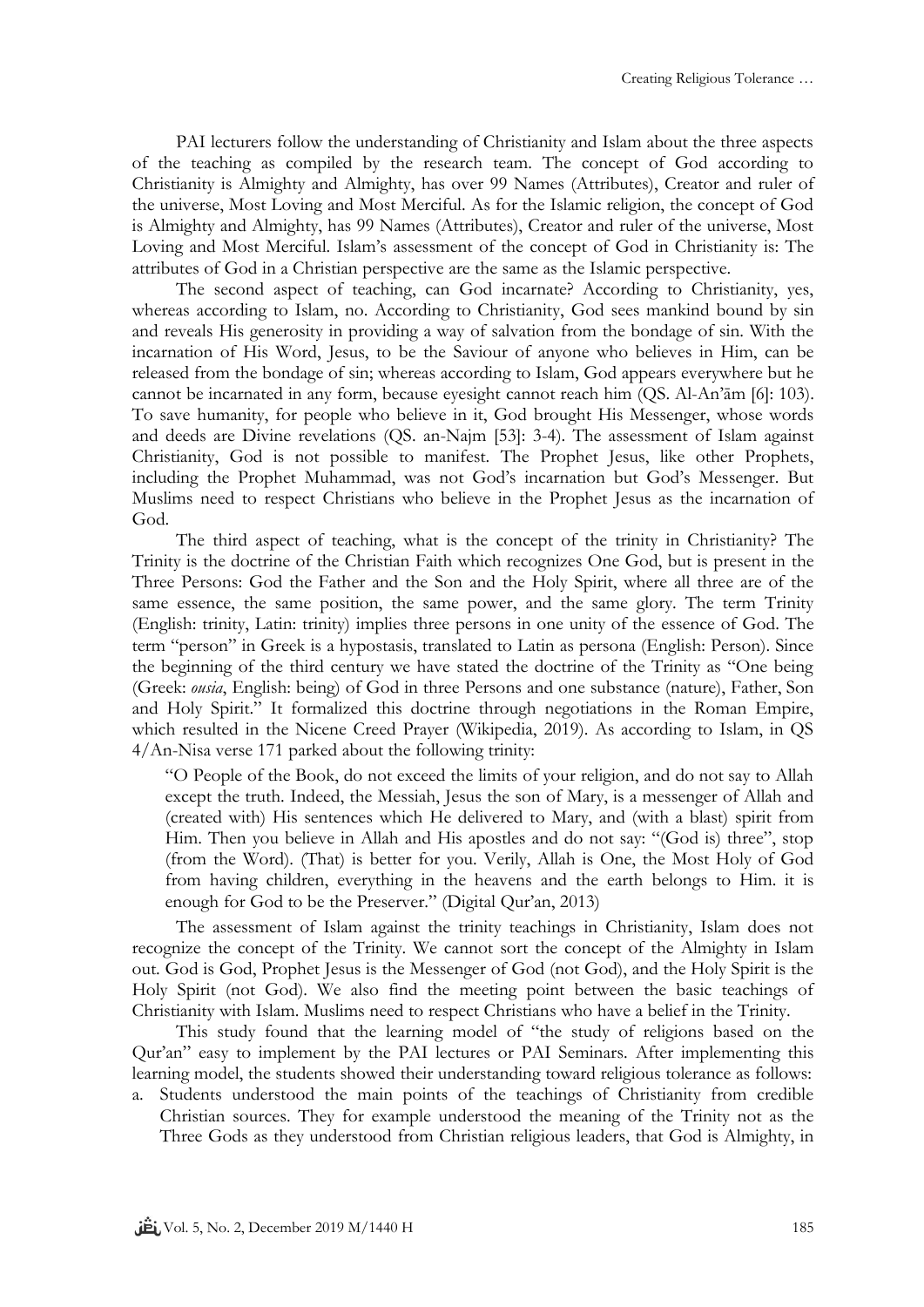this case God the Father. While Jesus Christ is called God not in the sense of the Creator of the universe but the Word of God. That what Jesus said was *Kalam* Divine.

- b. They understood the main points of Islamic teachings in greater depth and breadth. They understood about the concept of God, what is ruled/forbidden by the Messenger of Allah is actually a command/prohibition of God because it is a Divine Revelation.
- c. They respected the beliefs of Christians who have different beliefs from Islam, and they find their common ground. For example, in the concept of the Trinity, they considered God the Father in Christianity is actually God Almighty and Creator of the universe in Islam. They understood the Lord Jesus that Jesus' words were Divine Revelation (according to the Christian terms of the Word of God). The Lord of the Holy Spirit was the Divine Spirit who supports Jesus, including the living of the Prophets.
- d. They understood why Allah explains in the Qur'an that among the People of the Book there is a believer. They interpreted it as the People of the Book who have true faith, prostrate themselves humbly, and do good deeds. They no longer had the claim that only Muslims believe, while adherents of other religions are infidels. people can find faith and unbelievers in followers of any religion. They also have a basic belief, that the religion of Islam has more potential to bring its adherents to the true faith and more potential to go to heaven because the authentic teaching source.

# **CONCLUSION**

This study can be used as a learning model with the aim of increasing students' religious tolerance. For the PAI lecture, this learning model was intended to increase understanding of the main teachings of other religions while at the same time increasing students' understanding of the main points of the teachings of Islam and ultimately building true religious tolerance (not pseudo-religious tolerance).

There are six specifications of the learning model for the study of religions based on the Qur'an: first, describing the view of the Qur'an about the faith of adherents of religions outside of Islam; second, reminding students of the dangers of *takfir* (labelling infidel people or other groups); third, describing the general mistakes of students in assessing the teachings of other religions; fourth, describing the main teachings of other religions by referring to other credible religious references; fifth, searching a meeting point of the teachings of other religions with Islam (based on the Qur'an); and sixth, developing inclusive attitudes and religious tolerance. This study found that the learning model proved to be effective in developing students' understanding of the teachings of other religions, the basic teachings of Islam, and their Islamic *aqidah*. In addition, it also nurtured their inclusive and tolerant attitude toward other adherents' other different religions.

## **ACKNOWLEDGMENT**

We would like to thank Universitas Pendidikan Indonesia and the Ministry of Research, Technology, and Higher Education of Indonesia for supporting this research in 2019-2020 (Financed by: Directorate of Research and Community Service Directorate General of Research and Development Reinforcement Ministry of Research, Technology and Higher-Education. Now Ministry of Education and Culture).

## **BIBLIOGRAPHY**

- Ali, M. M. (1997). *Islamologi Editor: R. Kalim dan H.M. Bahrun.* (R. Kalim & H. M. Bahrun, Ed.). Ikhtiar Baru.
- Anshori, A. (2019). *Anshori, Ahmad (2019). Non-Muslim ya Kafir.* Retrieved from https://muslim.or.id, March 9th.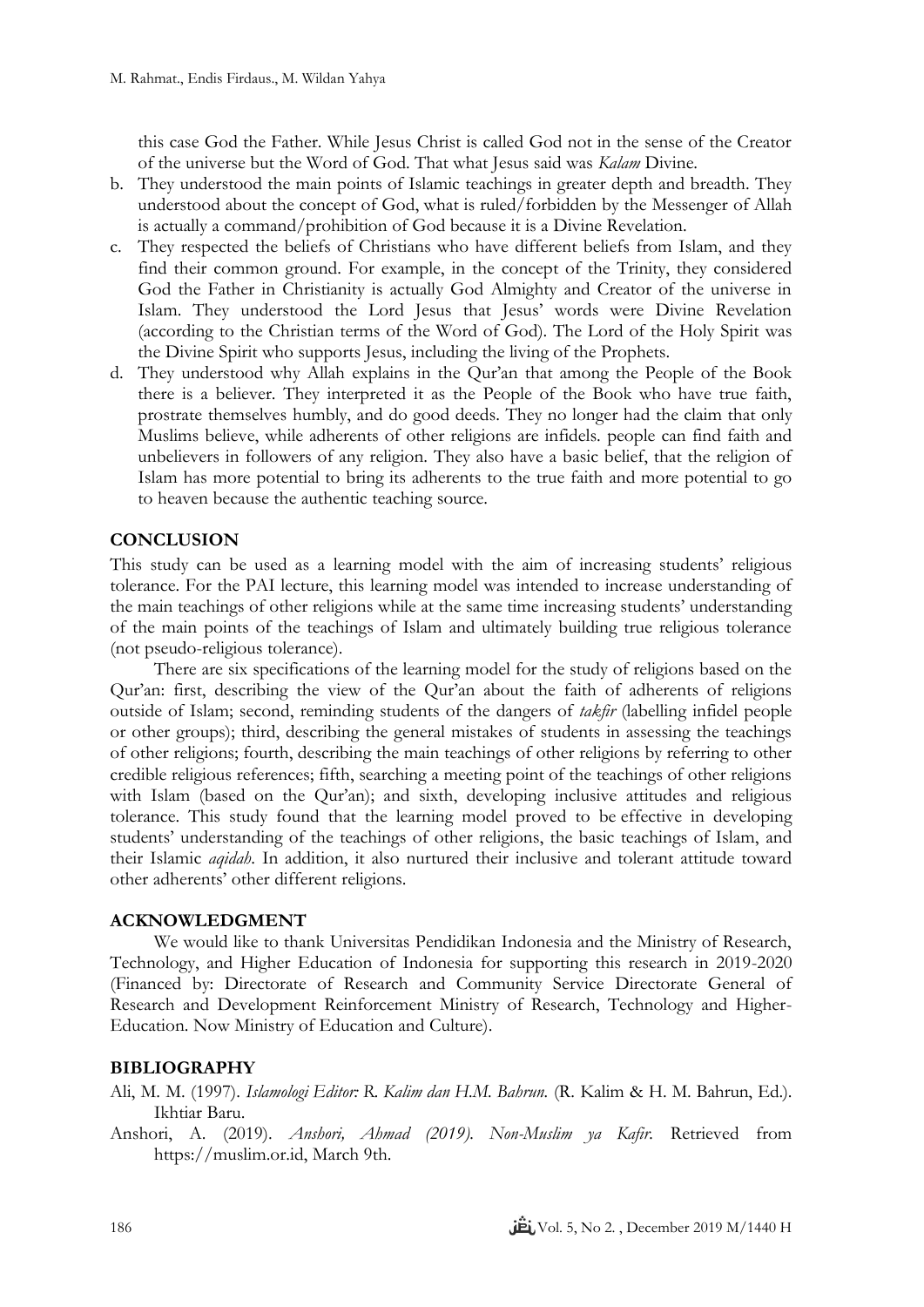- Azra, A. (2002). *Konflik baru antar peradaban: Globalisasi, radikalisme & pluralitas*. Divisi Buku Perguruan Tinggi, Raja Grafindo Perkasa.
- Buletinpillar. (2019). *Apakah Tuhan Yesus 100% Manusia? In Buletin Pemuda Gereja Reformed Injili*. Retrieved from https://www.buletinpillar.org, September 10th.
- Das, B. (1966). *The Essential Unity of All Religions*. Curzon Press.
- Dunne, J. S. (1978). *The way of all the earth: Experiments in truth and religion*. University of Notre Dame Press.
- Fanani, Z., & Sabardila, A. (2001). *Sumber Konflik Masyarakat Muslim, Perspektif Keberterimaan Tahlil*. Surakarta: Muhammadiyah University Press.
- Firdaus, E., & Rahmat, M. (2017). Studi Model Studi Agama-agama dalam Perkuliahan PAI untuk Meningkatkan Pemahaman dan Toleransi Beragama Mahasiswa. *Penelitian Kompetitif pada LPPM UPI Bandung*.
- Gall, M. D., Borg, W. R., & Gall, J. P. (1996). *Educational research: An introduction*. Longman Publishing.
- Hamka. (1983). *Tafsir Al-Azhar Juz 3*. Pustaka panjimas.
- Huston. (2005). Pluralisme Agama: Keniscayaan Bagi Kehidupan Damai Dunia di Era Global. *Jurnal Sosio-Religi*, *1*(2).
- John, D. S. (1978). *The Way of All the Earth: Experiment in Truth and Religion.* Collier Macmillan Publisher.
- Knitter, P. F. (1985). *No other name?: A Critical Survey of Christian Attitudes Toward the World Religions* (Vol. 7). Orbis Books.
- Konsultasisyariah, B. (2009). *Orang yang Belum Kenal Islam?.* Retrieved from https://konsultasisyariah.com, December 12th.
- Lutfiyah, L., Tamam, A. B., & Muniroh, A. (2016). Deradikalisasi Pemahaman Al-Quran: Pendampingan Masyarakat Rawan Terpengaruh Gerakan Islam Garis Keras. *Mutawatir: Jurnal Keilmuan Tafsir Hadith*, *6*(1), 85–112. Retrieved from <http://jurnalfuf.uinsby.ac.id/index.php/mutawatir/article/view/975>
- Rahmat, M. (2016). Studi Model Pembelajaran "Tipologi Mazhab" dalam Perkuliahan Seminar PAI untuk Meningkatkan Pemahaman dan Toleransi se Agama pada Mahasiswa UPI. *The 1st UPI International Conference on Islamic Education. Islamic Education Faces Global Challenges (19 Oktober 2016)*.
- Rahmat, Munawar. (2018). Model Perkuliahan Pendidikan Agama Islam Yang Damai, Moderat, dan Toleran. *Nadwa*, *12*(1), 39–64. http://dx.doi.org/10.21580/nw.2018.12.1.2180, 39-64
- Rahmat, Munawar, Somad, Abdul, M., & Fahrudin. (2017). *Pengembangan Model Pembelajaran 'Studi Tematik Al-Quran' melalui Al-Quran Digital dalam Perkuliahan PAI untuk Akselerasi Pemahaman Mahasiswa terhadap Ajaran 'Inti' Agama Islam*. LPPM UPI Bandung.
- Rahmat, Munawar, & Yahya, W. B. (2019). The Controversy of Mumin and Kāfir Meaning: How to Build Faith and Religious Tolerance? *Social and Humaniora Research Symposium (SoRes 2018)*. http://dx.doi.org/10.2991/sores-18.2019.71, 304-308.

Ridha, R. (1973). *Tafsir Al-Manar, jilid III dan VI*. Dar al-Fikr.

- Rizal, A. S., & Rahmat, M. (2019). The Impact of Religious Obedience Against Religious Tolerance on Junior High-School Student. *International Symposium on Social Sciences, Education, and Humanities (ISSEH 2018)*.
- Shihab, M. Q. (1996). *Wawasan Al-Quran: Tafsir Tematik atas Pelbagai Persoalan Umat*. Mizan Pustaka.
- Sukmadinata, N. S. (2009). *Metode Penelitian Pendidikan*. PT Remaja Rosdakarya bekerjasama dengan Program Pascasarjana UPI.